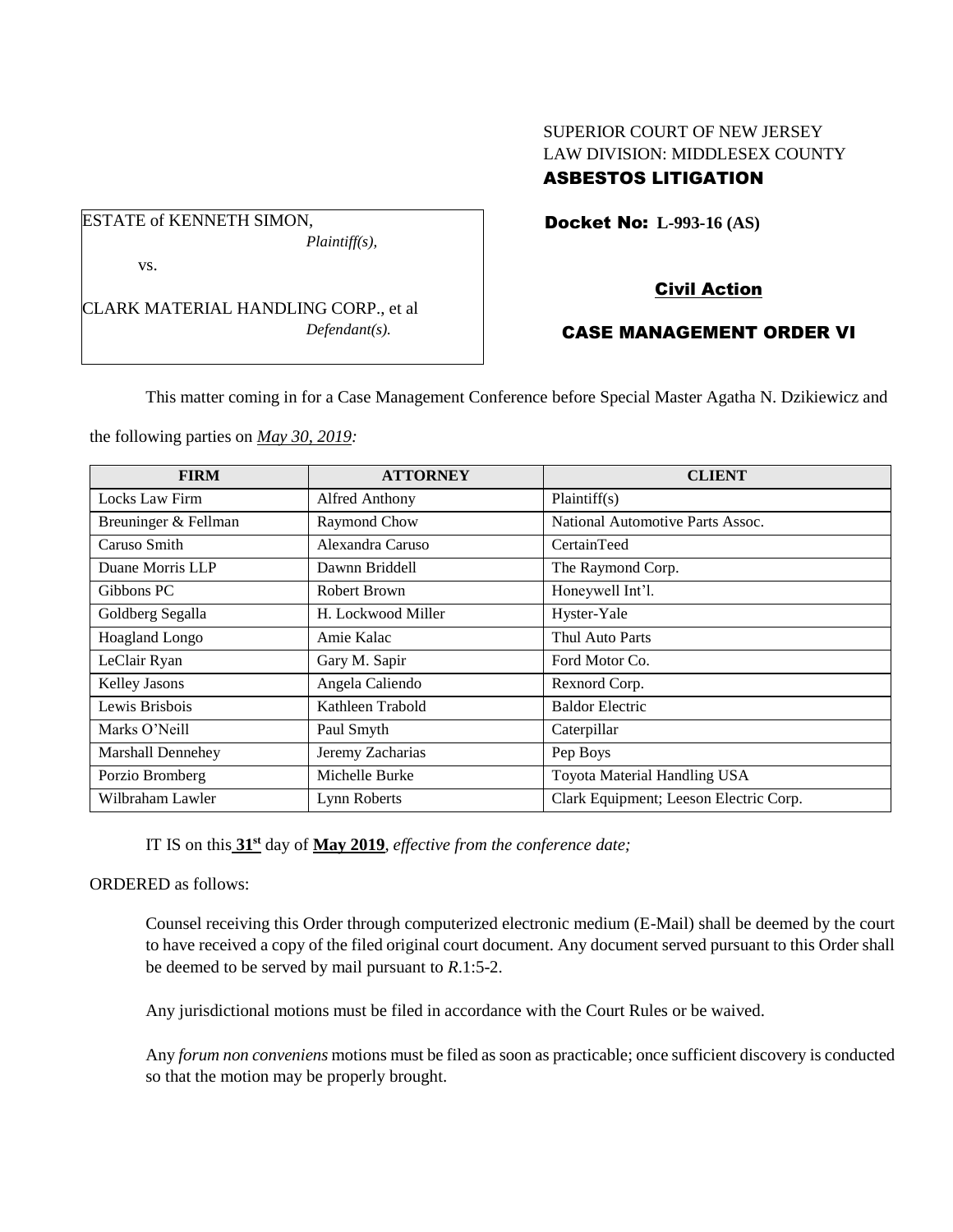## **DISCOVERY**

| July 31, 2019   | Fact discovery, including depositions, shall be completed by this date. Plaintiff's counsel shall<br>contact the Special Master within one week of this deadline if all fact discovery is not |
|-----------------|-----------------------------------------------------------------------------------------------------------------------------------------------------------------------------------------------|
|                 | completed.                                                                                                                                                                                    |
| August 30, 2019 | Depositions of corporate representatives shall be completed by this date.                                                                                                                     |

## **EARLY SETTLEMENT**

October 11, 2019 Settlement demands shall be served on all counsel and the Special Master by this date.

### **MEDICAL EXPERT REPORT**

| September 30, 2019 | Plaintiff shall serve medical expert reports by this date. |
|--------------------|------------------------------------------------------------|
|--------------------|------------------------------------------------------------|

- September 30, 2019 Upon request by defense counsel, plaintiff is to arrange for the transfer of pathology specimens and x-rays, if any, by this date.
- January 10, 2020 Defendants shall identify its medical experts and serve medical reports, if any, by this date. In addition, defendants shall notify plaintiff's counsel (as well as all counsel of record) of a joinder in an expert medical defense by this date.

## **LIABILITY EXPERT REPORTS**

| September 30, 2019 | Plaintiff shall identify its liability experts and serve liability expert reports by this date or |
|--------------------|---------------------------------------------------------------------------------------------------|
|                    | waive any opportunity to rely on liability expert testimony.                                      |

January 10, 2020 Defendants shall identify its liability experts and serve liability expert reports, if any, by this date or waive any opportunity to rely on liability expert testimony.

#### **SUMMARY JUDGMENT MOTION PRACTICE**

- October 11, 2019 Plaintiff's counsel shall advise, in writing, of intent not to oppose motions by this date.
- October 25, 2019 Summary judgment motions shall be filed no later than this date.
- November 22, 2019 Last return date for summary judgment motions.

#### **ECONOMIST EXPERT REPORTS**

- September 30, 2019 Plaintiff shall identify its expert economists and serve expert economist report(s), if any, by this date or waive any opportunity to rely on economic expert testimony.
- January 10, 2020 Defendants shall identify its expert economists and serve expert economist report(s), if any, by this date or waive any opportunity to rely on economic expert testimony.

#### **EXPERT DEPOSITIONS**

February 7, 2020 Expert depositions shall be completed by this date. To the extent that plaintiff and defendant generic experts have been deposed before, the parties seeking that deposition in this case must

 $\_$  , and the set of the set of the set of the set of the set of the set of the set of the set of the set of the set of the set of the set of the set of the set of the set of the set of the set of the set of the set of th